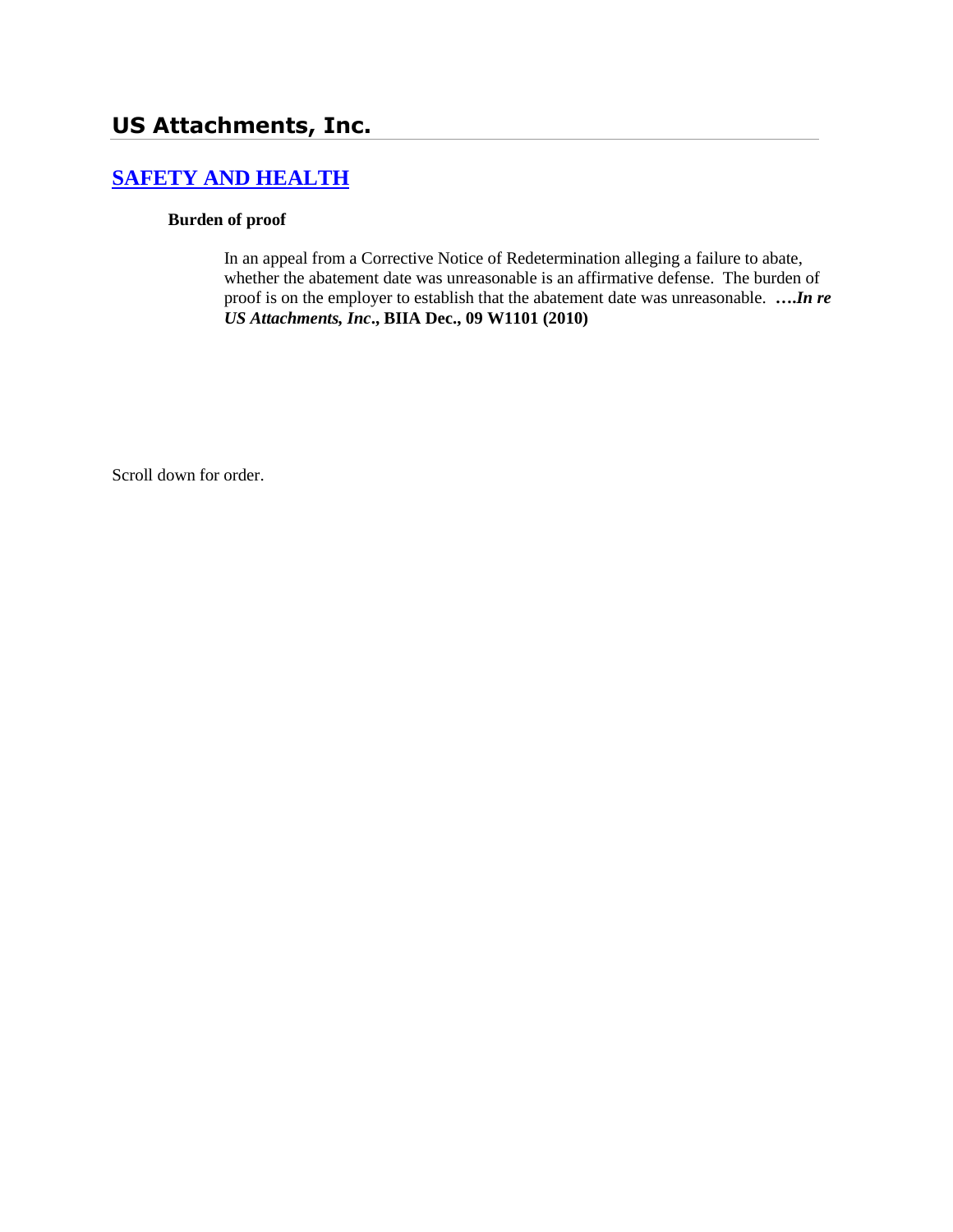## **BEFORE THE BOARD OF INDUSTRIAL INSURANCE APPEALS STATE OF WASHINGTON**

**)**

**IN RE: US ATTACHMENTS INC. ) DOCKET NO. 09 W1101**

**CITATION & NOTICE NO. 313568792 ) DECISION AND ORDER**

APPEARANCES:

Employer, US Attachments, Inc., by Dale Art Nason, Sales and Operations Manager

Department of Labor and Industries, by The Office of the Attorney General, per Bourtai Hargrove, Assistant

The employer, US Attachments, Inc., filed an appeal with the Board of Industrial Insurance Appeals on November 17, 2009, from Corrective Notice of Redetermination No. 313568792 of the Department of Labor and Industries dated November 5, 2009. In this order, the Department alleged a violation of WAC 296-800-17005 for failure to abate violation Item 1-1 of Citation and Notice No. 313044463, issued May 5, 2009, where the employer is alleged to have failed to have a written chemical hazard communication program for employees who are exposed to welding fumes. The Department order is **AFFIRMED**.

## **DECISION**

As provided by RCW 51.52.104 and RCW 51.52.106, this matter is before the Board for review and decision. The employer filed a timely Petition for Review of a Proposed Decision and Order issued on July 26, 2010, in which the industrial appeals judge affirmed the Department order dated November 5, 2009. We granted review in order to: (1) Admit two exhibits that were earlier rejected during the hearing process; and (2) discuss the contested issues of this appeal in light of our significant decision, *In re Olympic Glass Co.*, BIIA Dec. 95 W445 (1996) and the newly admitted exhibits. Like our industrial appeals judge, we conclude that the employer failed to abate the lack of a written chemical hazard communication program cited within Citation and Notice No. 313044463, issued May 5, 2009; and that the Department correctly calculated the penalty to be assessed for the failure to abate that earlier violation.

## **Preliminary Evidentiary Considerations**

We have reviewed the evidentiary rulings in the record of proceedings and affirm them except that we admit into evidence Exhibit Nos. 1 and 7. We specifically conclude that the rejection of other exhibits offered by the parties was correct.

1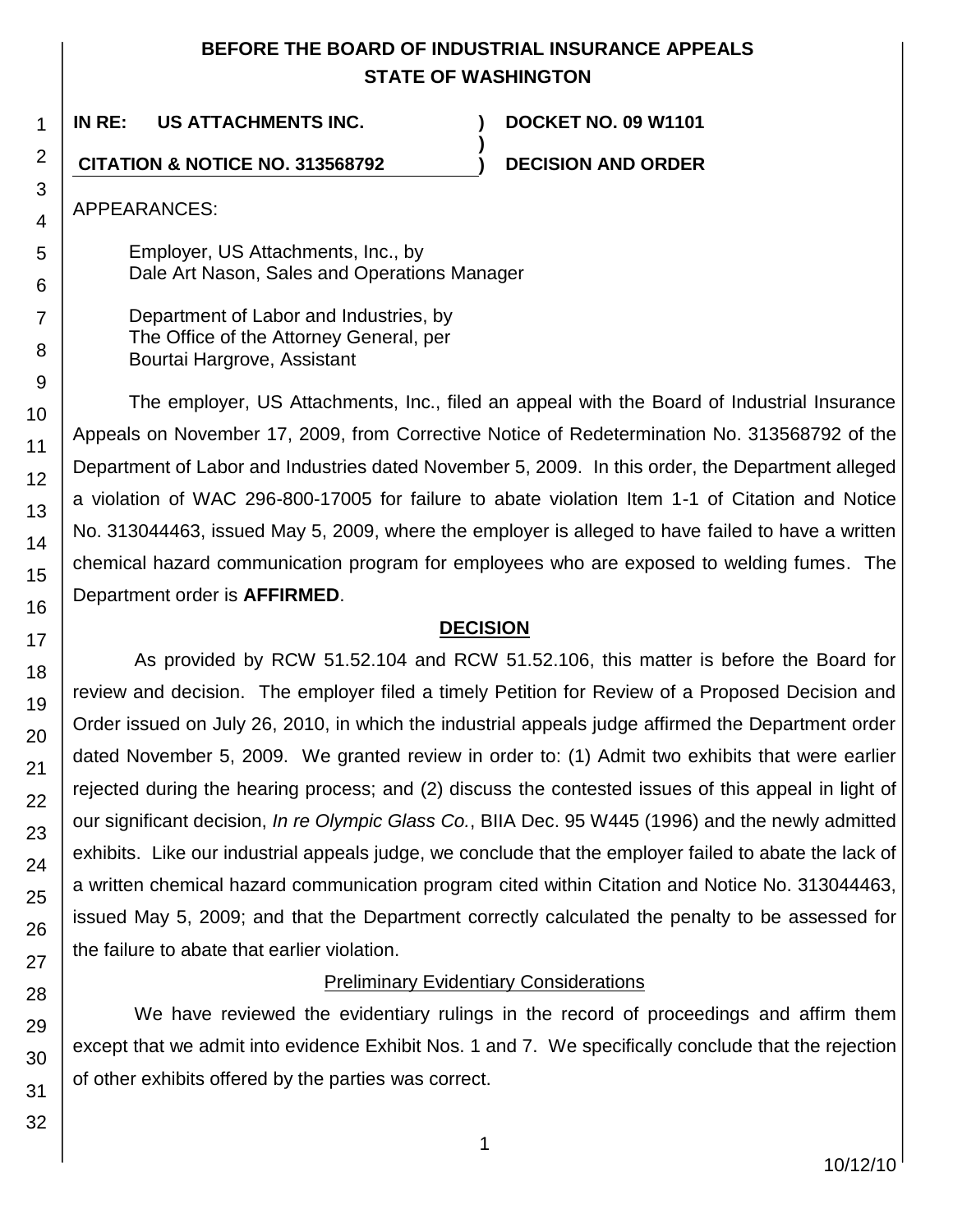1 2 3 4 5 6 7 8 9 10 11 12 13 14 Exhibit No. 1 is a written "Training Profile" of Zhengkun Liu, an industrial hygienist employed by the Department. Mr. Liu conducted both the initial inspection of the employer's premises that resulted in the issuance of a citation and notice (Exhibit No. 2), as well as the inspection that resulted in the issuance of this failure-to-abate citation and notice. When Exhibit No. 1 was offered by the Department during the June 14, 2010 hearing, the employer offered no objection to its admission. However, later in that proceeding our industrial appeals judge gave the employer another chance to object. The employer's hearsay objection was then sustained. Following the rejection of Exhibit No. 1, the Department's attorney asked that she be allowed to lay a foundation for its admission. She was not permitted to do so. We believe she should have been permitted to lay such a foundation. We note that the document was an integral part of the Department's foundation to show that Mr. Liu had sufficient training and expertise to be considered an expert witness. However, it is not necessary for us to remand this appeal to permit the Department to present this evidence because the record already contained sufficient foundation for the admission of Exhibit No. 1. We admit this exhibit and consider it in rendering our decision.

15 16 17 18 19 20 21 22 23 Exhibit No. 7 was one of four documents offered by the employer that were rejected as impermissible hearsay. The firm's sole witness, Mr. Dale A. Nason, its sales and operations manager at the time of both inspections, was the individual who prepared most of that document. The exhibit consists of a letter sent by Mr. Nason to an employee of the Department that indicates that he is sending with the letter two sets of documents that the Department requested he provide. The remainder of the exhibit contains the second of the two sets of documents referenced in the letter. They are four pages of lined yellow paper with handwritten material on the front of each page. There is also a bright pink "sticky-note" attached to the first of the four pages that contains some handwriting by a different person.

24 25 26 27 Mr. Nason testified that this four-page document is a draft of the employer's chemical hazard communication program, which he prepared in response to the Department's initial citation regarding the lack of such a program. He testified that the writing on the pink sticky-note was written by his secretary, who is no longer employed with the company.

28 29 30 31 Exhibit No. 7 is not hearsay. The letter that is its first page is not offered for the truth of the matter it asserts, but is merely included as part of the exhibit to provide the context for the rest of the exhibit. Furthermore, even if it were hearsay, it (and the rest of the exhibit) would be admissible as an exception to hearsay pursuant to the Uniform Business Records as Evidence Act. *See*

32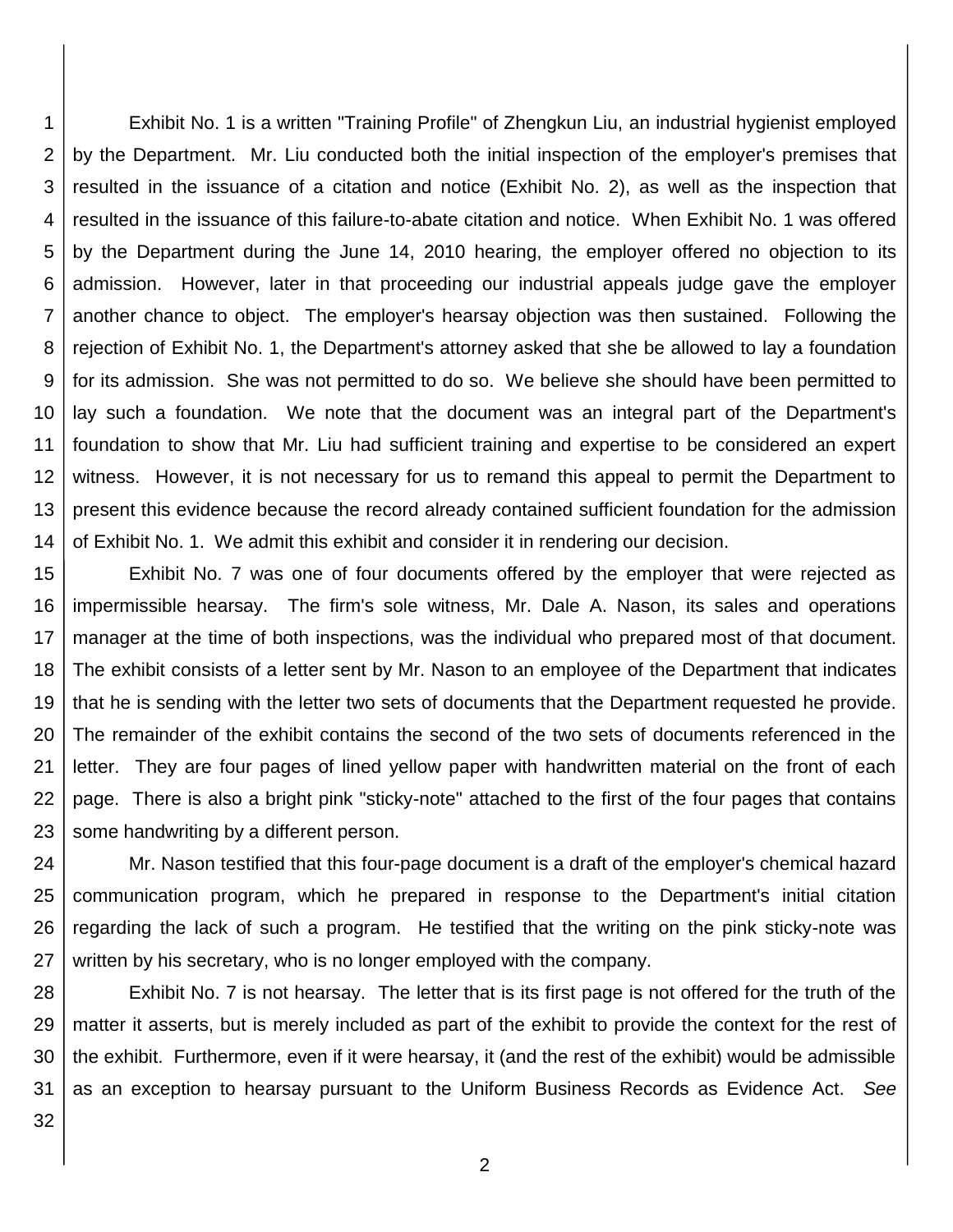1 2 3 4 5 6 7 8 9 10 RCW 5.45.020. The handwritten document that comprises the rest of the exhibit is not hearsay. The existence of this document is central to the issues under appeal. Its existence has legal significance independent of its contents and is not hearsay. The safety standard at issue, WAC 296-800-17005, requires that a written chemical hazard communication program exist. The author of the document testified as to its creation, preparation, and location when found. The Department was able to cross-examine him about its existence, preparation, and contents. The original writing is the "best evidence" of its contents and meets the requirements for the admissibility in ER 1001, and those that follow. We believe that rejection of the document was prejudicial to the employer and under the circumstances, its rejection constitutes a material error. Therefore, we admit this exhibit and consider it in rendering our decision below.

11

12

13

14

15

16

17 18

19

Failure to Abate and the *Olympic Glass Company* Elements of Proof

### RCW 49.17.120(1) states:

If upon inspection or investigation the director or his or her authorized representative believes that an employer has violated a requirement of RCW 49.17.060, or any safety or health standard promulgated by rule adopted by the director, or the conditions of any order granting a variance pursuant to this chapter, the director shall with reasonable promptness issue a citation to the employer. Each citation shall be in writing and shall describe with particularity the nature of the violation, including a reference to the provisions of the statute, standard, rule, regulation, or order alleged to have been violated. In addition, the citation shall fix a reasonable time for the abatement of the violation.

20 21 22 23 24 25 26 27 On May 5, 2009, the Department issued a citation and notice (Exhibit No. 2) that cited the firm for several general violations of safety standards promulgated under the authority of WISHA, one of which was a general violation of WAC 296-800-17005. This safety standard requires an employer to "develop, implement, maintain and make available a written Chemical Hazard Communication Program" for employees exposed to welding fumes while fabricating forklift attachment parts. The regulation lists a variety of matters that must be included within the plan. The abatement date for this violation under that citation and notice was June 7, 2009. The firm did not appeal the citation and it became final.

28 29 30 31 As part of the inspection process, Mr. Liu provided a copy of a sample chemical hazard communication program to Mr. Nason. Later that month, Mr. Nason wrote in longhand some statements and other material to be included in the chemical hazard communication program and gave it to his secretary to type. Mr. Nason testified that the yellow sheets of paper within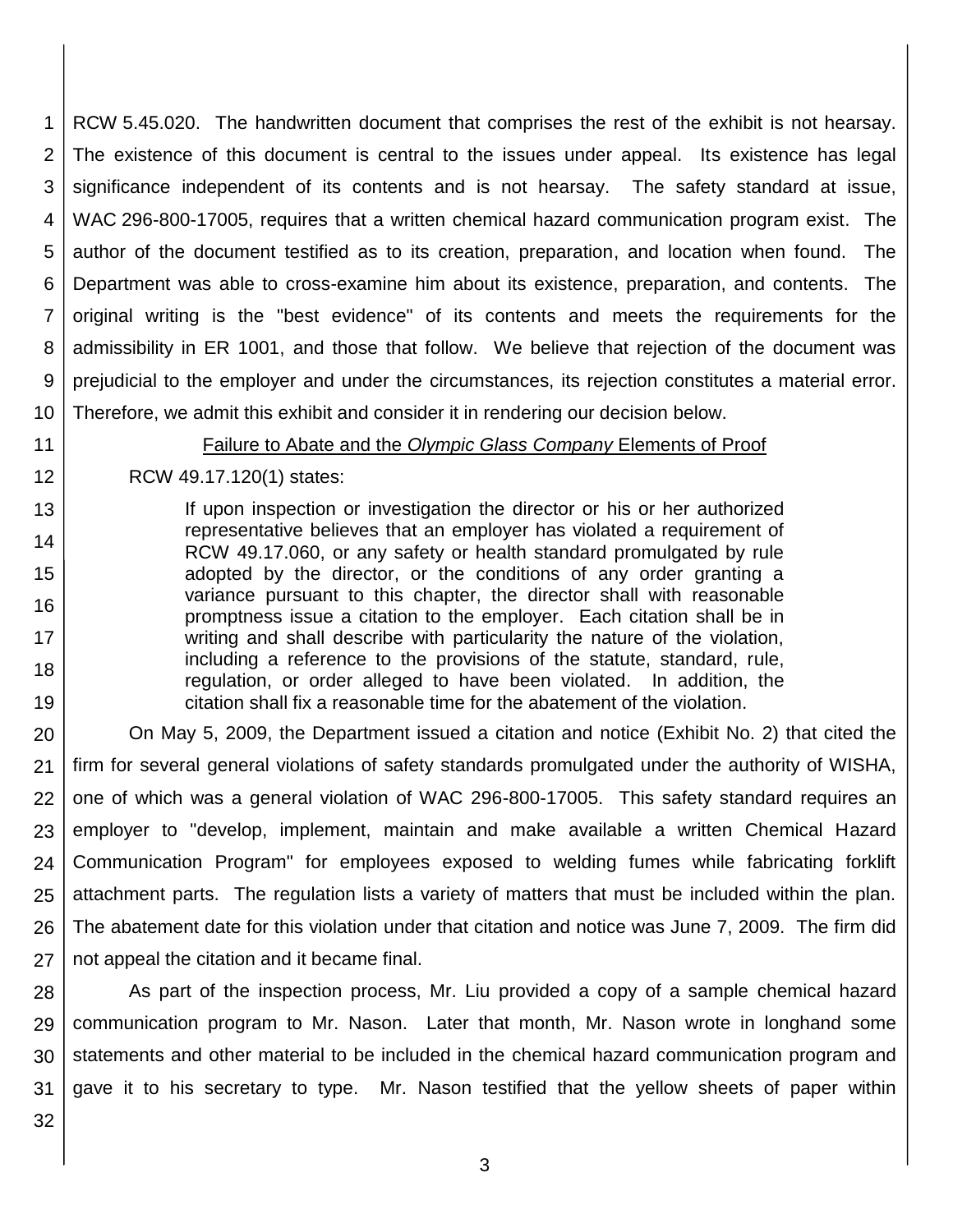1 2 3 4 5 6 7 Exhibit No. 7 were what he gave to his secretary. The document contains a number of notes in different handwriting that Mr. Nason testified belonged to his secretary, including one on a pink "sticky note" on the first page which was dated May 20, 2009, and stated, "Ask Art (Mr. Nason) about this." On June 1, 2009, the firm laid off approximately half its work force including that secretary, who had not begun to type the program. After the layoff, Mr. Nason took over many of the secretary's typing duties as well as other duties. The draft chemical hazard communication program remained in his former secretary's inbox in the employer's office.

8 9 10 11 12 13 14 15 16 17 18 19 After June 7, 2009, the abatement date for the violation in question, Mr. Liu noticed that the firm had not confirmed the abatement of this violation by sending a copy of the written program to the Department. He contacted the firm on more than one occasion to request that it be sent, but no copy was forthcoming. On July 30, 2009, Mr. Liu conducted the second inspection, which resulted in the issuance of the failure-to-abate citation. Both Mr. Liu and Mr. Nason testified that the latter explained the problem caused by his secretary's layoff. Mr. Nason stated that he found the notes that are part of Exhibit No. 7 and showed them to Mr. Liu, who was not interested in making a copy of them. Mr. Liu testified that he saw a sticky note containing directions to the secretary regarding the preparation of a written program, but that the sticky note was yellow, not pink. Mr. Liu denied ever seeing the material that was a part of Exhibit No. 7. Mr. Liu testified that while the firm had copies of material data safety sheets (MSDS) in a binder, it did not have a written chemical hazard communication program.

20 21 22 23 24 As in all WISHA appeals, the burden of proving a prima facie case of all elements of a violation rests on the Department. In *Olympic Glass Company.*, the Board adopted the elements of proof of a failure-to-abate citation that have been applied by the federal courts. The elements are: (1) The original citation must have become final; (2) The condition on reinspection must be identical; and (3) The condition on reinspection must be in violation of WISHA.

25 26 The first element is proven by Exhibit No. 2 and the testimony of Mr. Liu, without rebuttal by the firm.

27 28 29 30 31 In determining whether the Department has created a prima facie case for the second element, the condition on reinspection at issue is the requirement for the firm to have a written chemical hazard communication program available to its workers as required by WAC 296-800-17005. The second inspection was at the same worksite as the first. The employer's business was of the same kind during each inspection. Based on the testimony of

32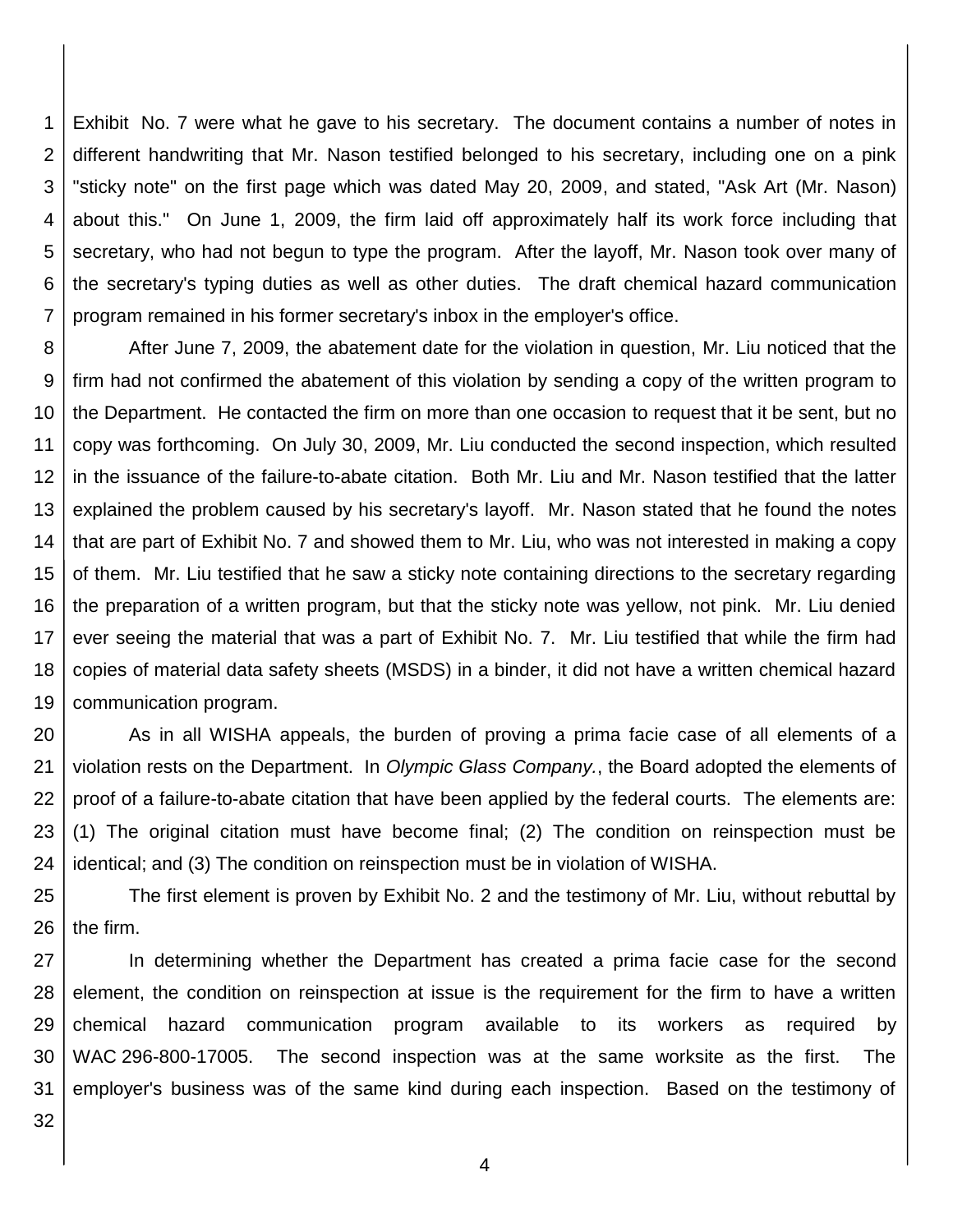1 2 3 4 5 6 7 Mr. Nason, it is apparent that the firm's ownership had changed in 2008, but that was a year before both inspections. The firm did not present any evidence of a change in the conditions of its business that had any bearing on the nature of its business or the type of chemicals to which its workers may be exposed. The layoff of a large percentage of the employer's workforce is not a material change unless it is accompanied by the cessation of exposure to hazardous chemicals. Thus, we conclude that the great weight of the evidence supports a conclusion that no change in any condition on reinspection had occurred between the two inspections.

8 9 10 11 12 13 14 15 16 As for the third element, the question is whether the existence of the handwritten draft of a chemical hazard communication program, contained within Exhibit No. 7 in the form and location described by Mr. Nason, constituted a condition on reinspection, that is, a violation of the same safety standard as before. Obviously, the presence of a written plan that incorporates all of the necessary matters and its availability to workers would prevent the Department from proving this element. WAC 296-800-17005 does not require that the written program be given to the Department in order for the employer to be in compliance, although the note at the end of the standard seems to indicate that failure to do so when requested could constitute a violation of a different standard in Ch. 296-802 WAC.

17 18 19 20 21 22 The firm and the Department disagree over whether the written material in Exhibit No. 7 actually existed as of July 30, 2009, and if it did, whether it was sufficient to meet the standard. We conclude that the handwritten material within Exhibit No. 7 did exist as of the date of the second inspection and had been prepared in the manner described by Mr. Nason. Nonetheless, the existence of this written material did not fulfill the requirements of WAC 296-800-17005 for two reasons: it was not a complete plan and it was not available to the employees.

23 24 25 26 27 As to the completeness of the plan, Mr. Nason himself admitted it was not complete. With some difficulty, we were able to decipher most of the handwritten material in Exhibit No. 7. In doing so, we did not observe that it addressed all of the required elements of a chemical hazard communication program. While the safety standard does not mention legibility of the plan, common sense would dictate that the plan be in a legible form. We read that requirement into the standard.

28 29 30 31 32 The **availability** of the written program is stressed by the standard. **WAC 296-800-17005 states in three separate places that the plan must be available to employees.** Even if the written program had been complete and legible, it is clear that it was not available to employees based on the testimony of Mr. Nason as to where he found it. This lack of availability of the plan alone is sufficient to prove a failure to abate the violation in question.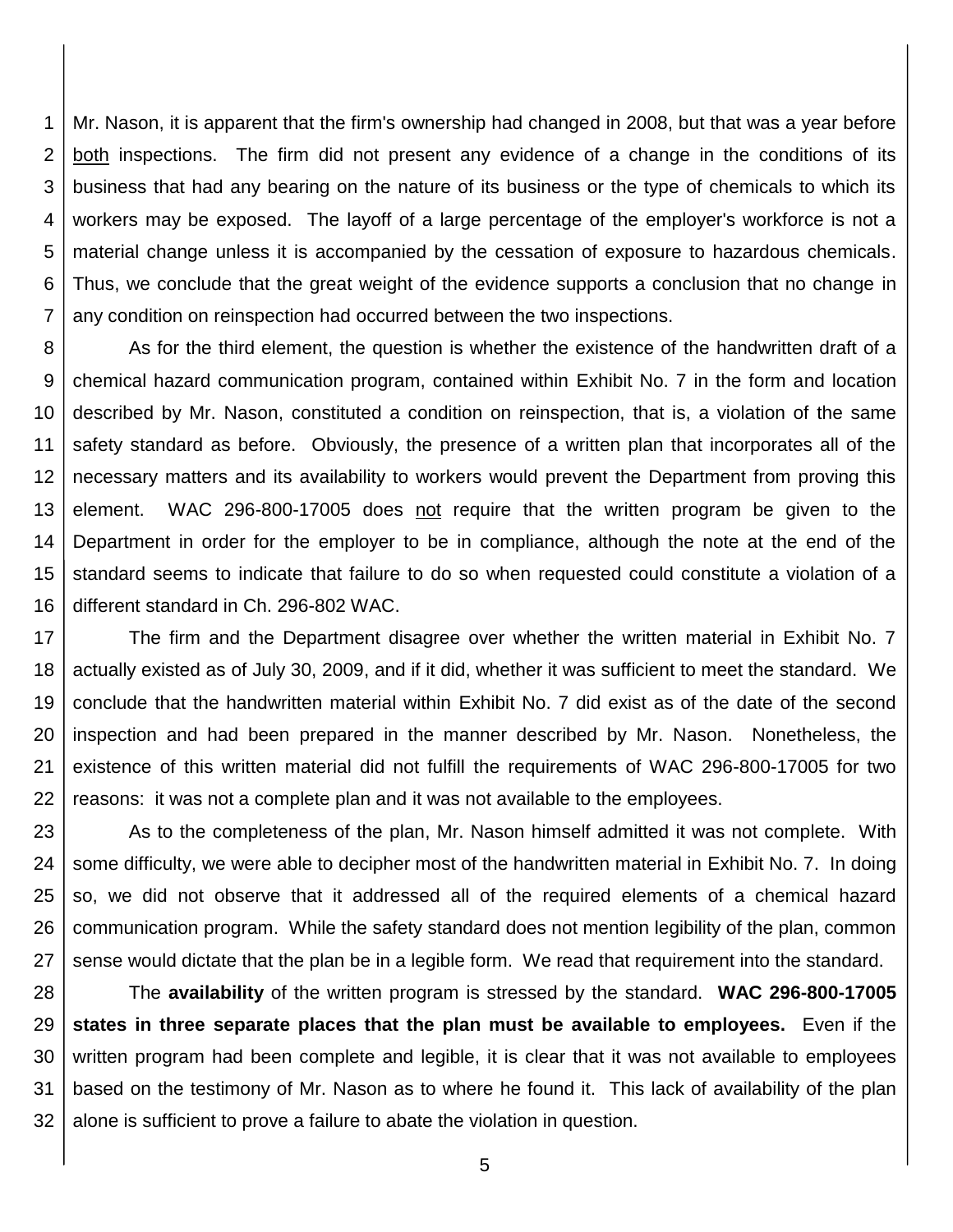1 2 3 4 5 6 7 8 The Proposed Decision and Order discussed a fourth issue, whether the abatement date given to the firm was reasonable. This matter is not listed in *Olympic Glass Company* as an element of proof. We conclude instead that failure to provide a reasonable abatement date is an affirmative defense similar to that of infeasibility. Because it is an affirmative defense, the burden rested on the employer to prove its applicability. The employer complains that the disruption caused by the mass layoff in the middle of the abatement period prevented it from complying within the abatement period. The evidence could be interpreted as an attempt by the employer to raise and prove this affirmative defense.

9 10 11 12 13 14 15 16 17 We conclude that the 60-day abatement period provided to the employer was reasonable in this case. Mr. Nason described the number of duties that he took over after the layoff. Clearly, he had many more duties and much greater demands on his time afterward. However, the crux of this argument essentially is that these duties were more important than addressing identified safety concerns. We believe that it is more important for Mr. Nason and his company to ensure its workers' safety than to dump the company garbage. If a hardship was created, the firm could have contacted the Department to explain the situation and attempt to obtain an extension. Mr. Liu's contact with the employer before beginning the second inspection would have been an ideal time for Mr. Nason to explain the problem and seek an extension of time to abate the violation.

18

#### Appropriateness of the Penalty

19 20 21 22 23 24 25 26 27 28 29 30 31 32 The firm also requests a reduction in the \$500 penalty assessed by the Department and affirmed by the Proposed Decision and Order. *Olympic Glass* discussed the requirements and appropriateness of a penalty assessed in a failure to abate a WISHA citation. In that significant decision, we noted that a failure-to-abate penalty must be set in reference to the same statutory criteria that the Department must review when setting any penalty. RCW 49.17.180(7). Citing an OSHC decision, we stated that a penalty assessed for the failure to abate a violation should bear a reasonable relationship to the amount of the penalty assessed for that violation and the length of time the employer remained noncompliant. In *Olympic Glass Company*, as in this case, the underlying violation was a "general" violation, one unlikely to lead to death or serious physical injury. As such, a lower penalty is warranted. In reviewing the testimony of Mr. Liu, it is clear the Department considered all of the applicable statutory factors when it arrived at the \$500.00 penalty, which is **the lowest possible penalty** for a failure-to-abate violation. WAC 296-900-14015. According to WAC 296-900-14020, the base penalty amount for a failure-to-abate citation must be increased by a multiple of between five and ten, depending on the employer's effort to comply.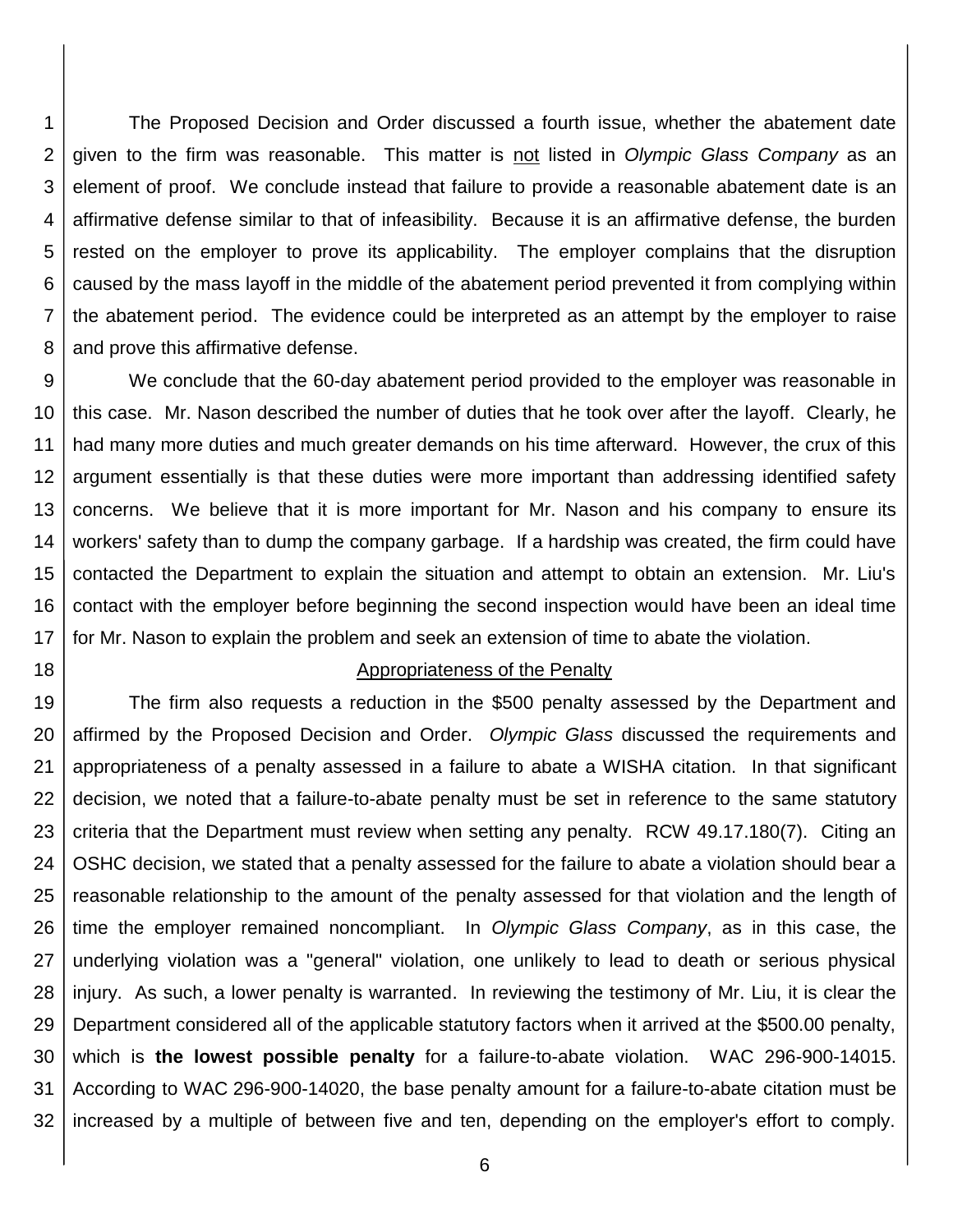1 2 3 Thus, the \$500 penalty assessed by the Department is the lowest possible amount that is consistent with these regulations. As such, there is no basis in the record for the penalty to be lowered further, and the penalty amount should be upheld by the Board.

4 5 6 7 8 9 10 11 12 13 The employer correctly notes that the behavior of the employer in *Olympic Glass Company* was abysmal. That company ignored the violation and otherwise exhibited bad faith, including its failure to cooperate and the hostility it directed towards the Department's safety inspector. We even characterized that employer's conduct in failing to abate the violation as willful. Notwithstanding those circumstances, none of which are present here, we lowered that employer's failure to abate penalty from \$1,000 to \$500. The firm asks: "Is it fair for the penalties to be the same?" While we understand the logic of the employer's position on this point, we note again that the safety standards regarding penalties referred to above do not permit us any latitude to lower US Attachment Inc.'s penalty any further. The employer's argument is one that must be addressed to the Department itself or to the Legislature.

14

15

16

17

18

19

20

21

29

30

31

32

### **FINDINGS OF FACT**

- 1. On July 30, 2009, a compliance inspector from the Department of Labor and Industries inspected a worksite of US Attachments, Inc. (US Attachments), at 211 Hazel Street, Kelso, Washington. From that inspection, Citation and Notice No. 313568792 was issued to the employer on August 13, 2009, communicated to US Attachments on August 18, 2009, and alleging the employer failed to abate violations of WAC 296-800-17005 (Item 1-1) and WAC 296-800-27020 (Item 1-2). The failure-to-abate allegations arose from Citation and Notice No. 313044463, which had been issued to the employer on May 5, 2009.
- 22 23 24 25 26 27 28 On September 3, 2009, US Attachments filed a Notice of Appeal to Citation and Notice No. 313568792 with the Department's Safety Division. On November 5, 2009, the Department issued Corrective Notice of Redetermination No. 313568792; the employer received it on November 10, 2009; Corrective Notice of Redetermination No. 313568792 affirmed Item 1-1, a general violation having a \$500 penalty, and it vacated Item 1-2. On November 17, 2009, US Attachments filed a Notice of Appeal with the Board of Industrial Insurance Appeals. On November 17, 2009, the Board issued a Notice of Filing of Appeal under Docket No. 09 W1101.
	- 2. On April 6, 2009, a compliance inspector from the Department of Labor and Industries inspected a worksite of US Attachments, Inc. (US Attachments), at 211 Hazel Street, Kelso, Washington. Citation and Notice No. 313044463 was issued as a result for several violations, including a general violation of WAC 296-800-17005 for not having a written chemical hazard communication program in place for employees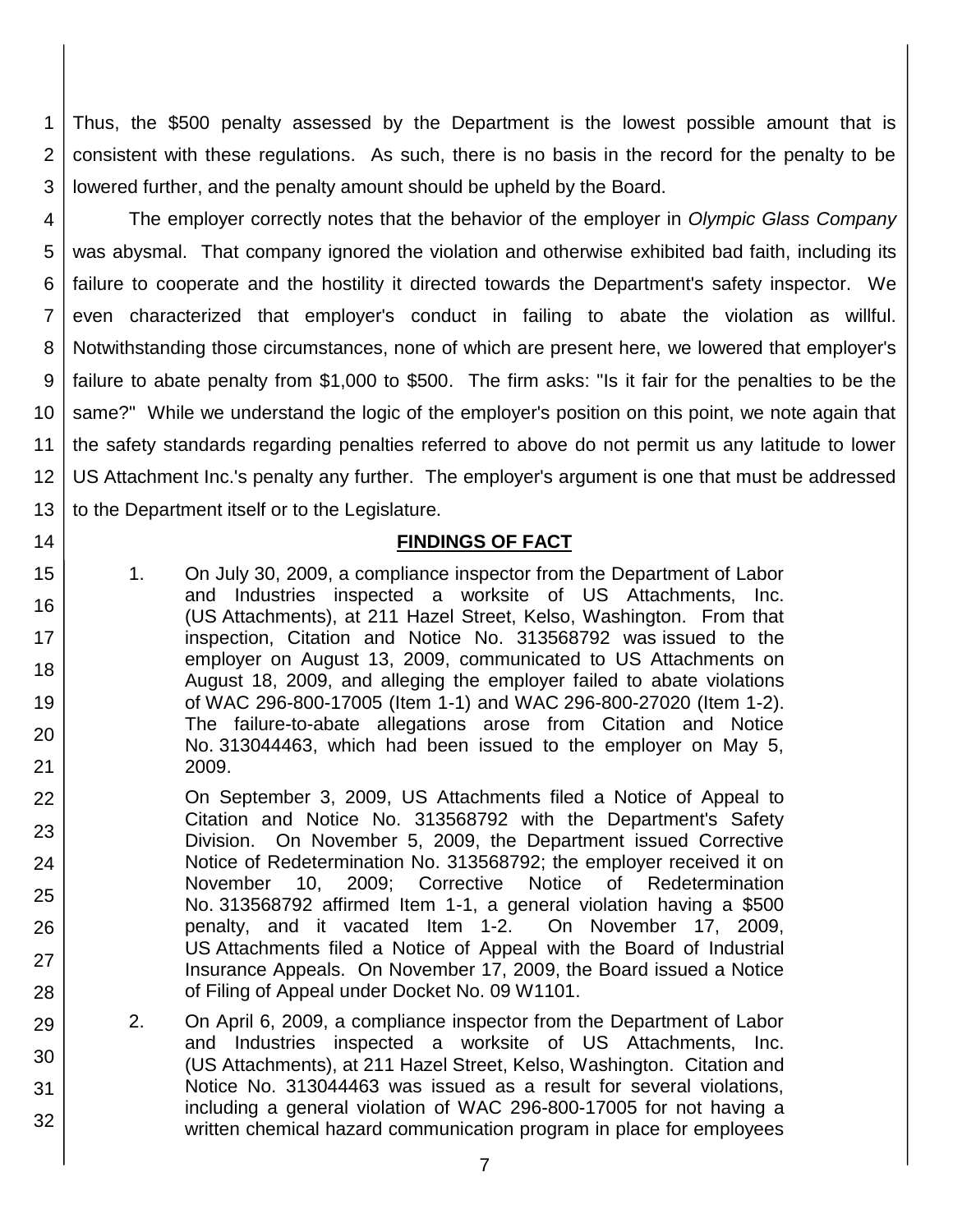exposed to welding fumes. Citation and Notice No. 313044463 directed the employer to abate this violation by June 7, 2009.

- 3. US Attachments did not protest or appeal Citation and Notice No. 313044463.
- 4. As of June 7, 2009, US Attachments had not abated the violation of WAC 296-800-17005, as it had not made available to its employees a completed written chemical hazard communication program.
- 5. The proper penalty for failure to abate a general violation of WAC 296-800-17005 is \$500, considering the severity of an injury was low (rated 2 on a scale of 1 to 6); the probability of an injury was low (rated 1 on a scale of 1 to 6); yielding a gravity rating 5; deductions from the base penalty were made because the employer had a good history and was small in size (17 employees), which resulted in an adjusted base penalty of \$100; the adjusted base penalty was multiplied by 5 because the employer had failed to abate the violation cited in Citation and Notice No. 313044463.

### **CONCLUSIONS OF LAW**

- 1. The Board of Industrial Insurance Appeals has jurisdiction over the parties and the subject matter of this appeal.
- 2 Citation and Notice No. 313044463 became a final order, within the meaning of RCW 49.17.140.
- 3. As of June 7, 2009, US Attachments failed to abate the violation of WAC 296-800-17005, cited within Citation and Notice No. 313044463, as required by RCW 49.17.120.
- 4. The June 7, 2009 abatement date ordered by the Department in Citation and Notice No. 313044463 was a reasonable amount of time, as contemplated by RCW 49.17.120.
- 5. The \$500 penalty the Department assessed US Attachments for its failure to abate the violation of WAC 296-800-17005 is appropriate, within the meaning of RCW 49.17.180.
- 1 2 3 4 5 6 7 8 9 10 11 12 13 14 15 16 17 18 19 20 21 22 23 24 25 26 27 28 29 30 31 32